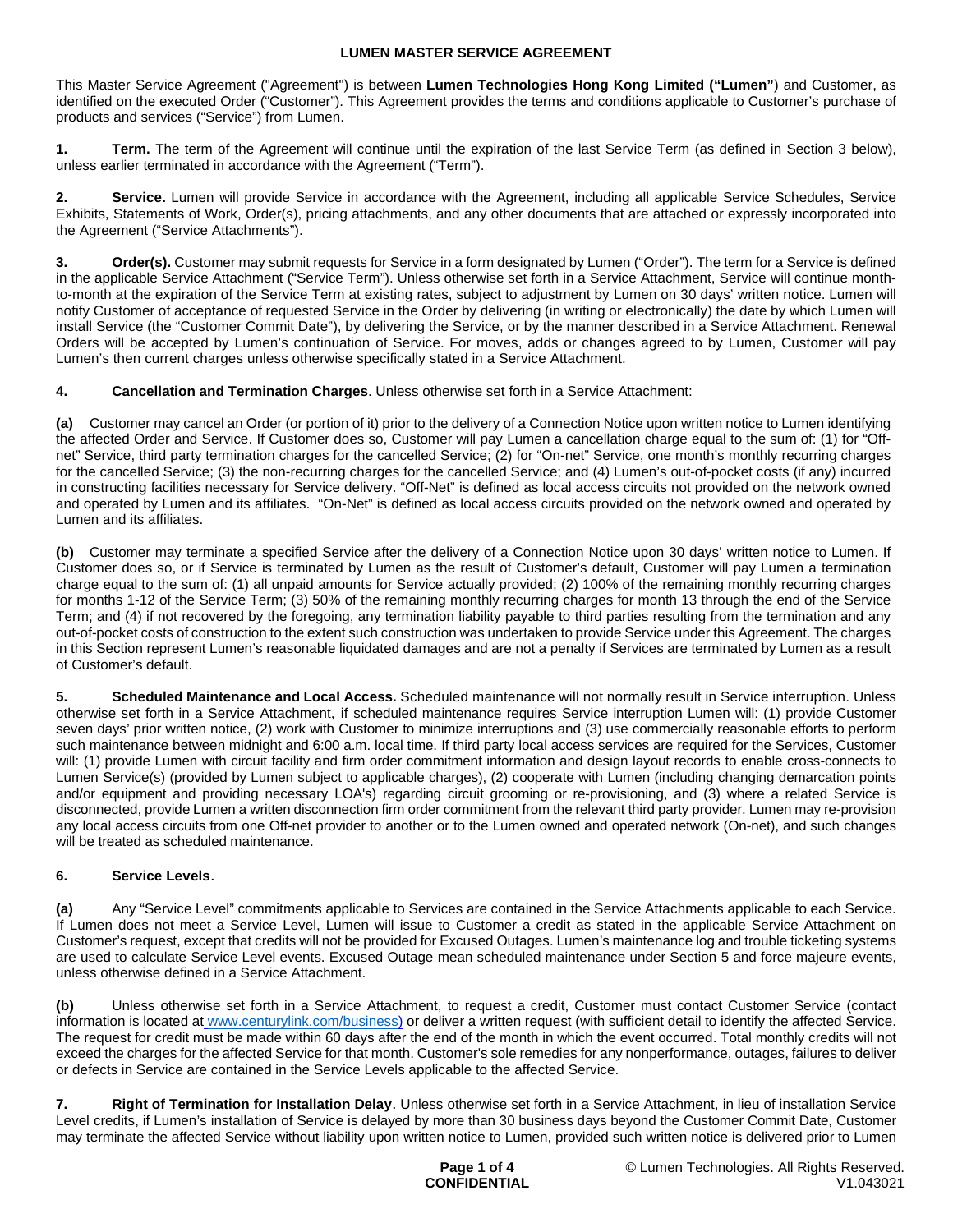delivering a Connection Notice for the affected Service. This Section will not apply where Lumen is constructing facilities to a new location not previously served by Lumen.

## **8. Default; Suspension.**

**(a)** If (a) Customer fails to make any payment when due and such failure continues for five business days after Lumen's written notice, or (b) either party fails to observe or perform any other material term of this Agreement and such failure continues for 30 days after the other party's written notice, then the non-defaulting party may: (i) terminate this Agreement and/or any Order, in whole or in part, and/or (ii) subject to Sections 9.1 (Damages Limitations) and 6 (Service Levels), pursue any remedies it may have at law or in equity.

**(b) Suspension**. If Lumen is entitled to terminate this Agreement and/or any Order, Lumen may, without prejudice to its right to terminate this Agreement or any Order, suspend, in whole or in part, Customer's Service(s) until the failure or default is cured. Customer will be liable for all charges in respect of the suspended Service during any period of suspension.

## **9. Liabilities and Disclaimers.**

**9.1 Damages Limitations**. **(A)** Nothing in this Agreement will be construed as limiting the liability of either party for, (i) personal injury or death resulting from the negligence of a party or its employees, and (ii) any liability of either party which cannot be excluded by law **(B)** Neither party will be liable for any loss (whether direct or indirect) of profits, revenues, goodwill, anticipated savings, business or data, or any indirect, incidental, special, consequential, exemplary or punitive damages arising out of the performance or failure to perform under this Agreement or any Order. **(C)** Subject to 9.1(A) and (B), unless set out otherwise in a Service Attachment, Lumen's total aggregate liability in respect of any and all claims, losses or damages during the Term of the Agreement, whether arising from tort (including negligence), breach of contract, breach of warranty or otherwise under or in connection with this Agreement will in no event exceed 100% of all charges paid during the 12 month period immediately prior to which the relevant claim arises.

**9.2 Disclaimer of Warranties.** LUMEN MAKES NO WARRANTIES OR REPRESENTATIONS, EXPRESS OR IMPLIED, EITHER IN FACT OR BY OPERATION OF LAW, STATUTORY OR OTHERWISE, INCLUDING WARRANTIES OF MERCHANTABILITY OR FITNESS FOR A PARTICULAR USE, EXCEPT THOSE EXPRESSLY SET FORTH IN THIS AGREEMENT OR ANY APPLICABLE SERVICE ATTACHMENT.

# **10. Billing and Payment.**

**10.1 Commencement of Billing.** Unless otherwise set forth in a Service Attachment, Lumen will deliver written or electronic notice (a "Connection Notice") to Customer when Service is installed, at which time billing will commence ("Service Commencement Date"). If Customer notifies Lumen within three days after delivery of the Connection Notice that Service is not functioning properly, Lumen will correct any deficiencies and, upon Customer's request, credit Customer's account in the amount of 1/30 of the applicable monthly recurring charge (MRC) for each day the Service did not function properly. If Lumen cannot complete installation due to Customer delay or inaction, Lumen may begin charging Customer for the Service, and Customer will pay such charges.

**10.2 Payment of Invoices and Disputes**. Unless otherwise set forth in a Service Attachment, invoices are delivered or made available monthly and due 30 days after the invoice date. Fixed charges are billed in advance and usage-based charges are billed in arrears. Customer's payments to Lumen must be made in the currency stated on the invoice and via the payment method designated by Lumen. Lumen may charge administrative fees where Customer's payment and invoice preferences deviate from Lumen's standard practices. Past due amounts bear interest at 1.5% per month or the highest rate allowed by law (whichever is less). Lumen may charge Customer reasonable attorneys' fees and any third-party collection costs Lumen incurs in collecting such amounts. Customer is responsible for all charges regarding the Service, even if incurred as the result of unauthorized use. If Customer reasonably disputes an invoice, Customer must pay the undisputed amount and submit written notice of the disputed amount (with details of the nature of the dispute and the Services and invoice(s) disputed). Disputes must be submitted in writing within 90 days from the date of the invoice. If Lumen determines in good faith that a disputed charge was billed correctly, Customer must pay such amounts within 10 days after Lumen provides notice of such determination. Customer may not offset disputed amounts from one invoice against payments due on the same or another account.

**10.3 Taxes and Fees.** Excluding taxes based on Lumen's net income, Customer is responsible for all taxes and fees arising in any jurisdiction imposed on Customer, Lumen, or a Lumen affiliate incident to the provision, sale or use of Service. This includes value added, consumption, sales, use, gross receipts, withholding, excise, ad valorem, franchise or other taxes, fees, duties or surcharges (e.g., regulatory and emergency service call number surcharges), along with similar charges stated in a Service Attachment (collectively "Taxes and Fees"). This does not include taxes based on Lumen's net income. Some Taxes and Fees, and costs of administering them, are recovered through a percentage surcharge(s) on the charges for Service. If Customer is required by law to make any deduction or withholding of withholding Taxes from any payment due under this Agreement to Lumen, then, Customer must increase the gross amount payable so that, after any deduction or withholding for such withholding Taxes, the net amount paid to Lumen will not be less than Lumen would have received had no such deduction or withholding been required. Charges for Service are exclusive of Taxes and Fees. Customer may present Lumen with an exemption certificate that eliminates Lumen's obligation to pay certain Taxes and Fees. The exemption will apply prospectively. For additional details on taxes and surcharges that are assessed, visit [www.lumen.com/taxes](http://www.lumen.com/taxes).

**10.4 Credit Approval and Deposits.** Customer will provide Lumen with credit information as requested. Lumen may require Customer to make a deposit as a condition of Lumen's acceptance of any Order or continuation of: (a) usage-based Services; or (b) nonusage based Service where Customer fails to timely pay Lumen under this Agreement or Lumen reasonably determines that Customer

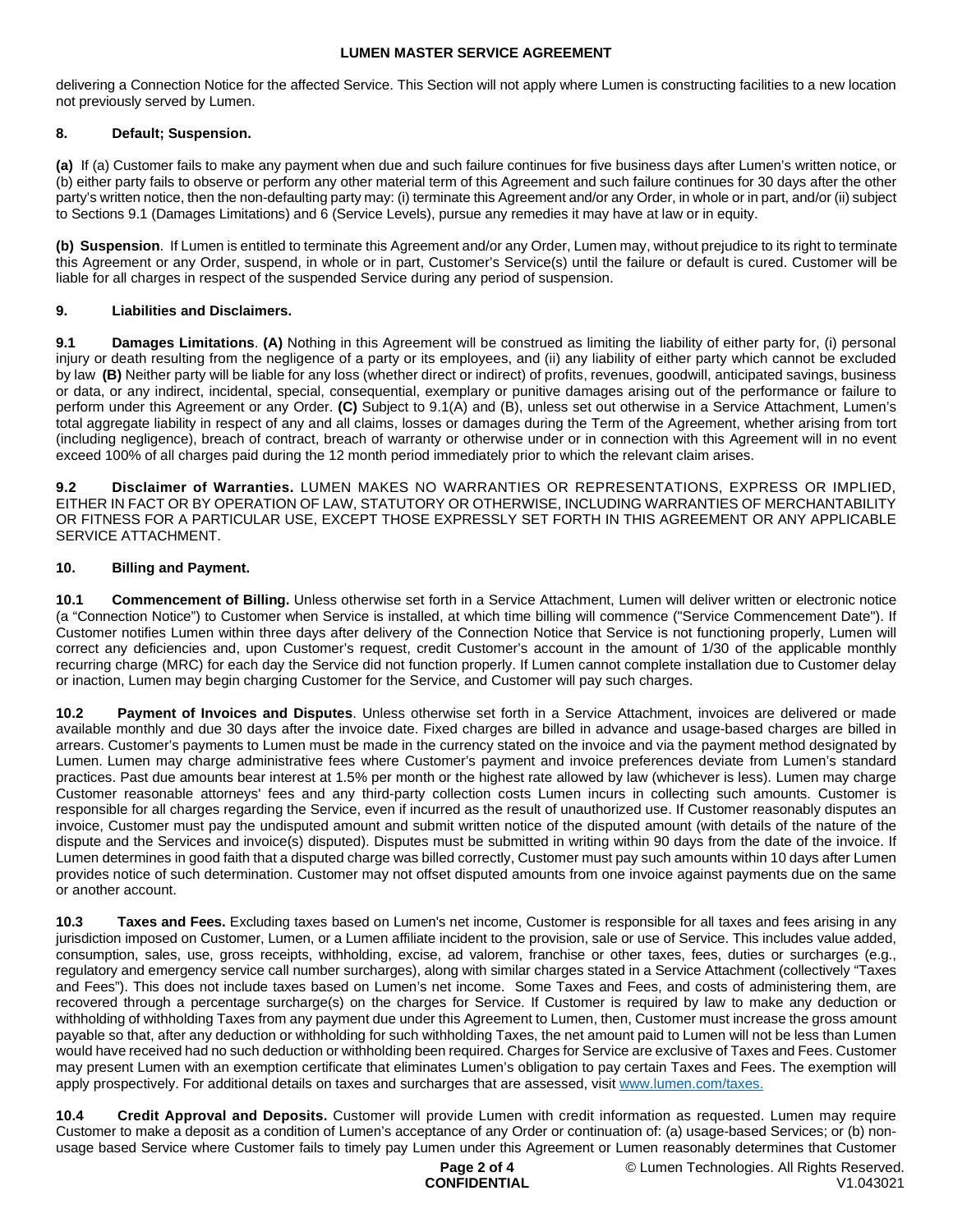has had an adverse change in financial condition. Deposits will not exceed two months' estimated charges for Service and are due upon Lumen's written request. When Service is discontinued, the deposit will be credited to Customer's account and the balance refunded.

## **10.5 Regulatory and Legal Changes; Sanctions.**

**(a)** If changes in applicable law, regulation, rule or order materially affect delivery of Service, the parties will negotiate appropriate changes to this Agreement. If the parties cannot reach agreement within 30 days after Lumen's notice requesting renegotiation, Lumen may, on a prospective basis after such 30-day period, pass any increased delivery costs on to Customer. If Lumen does so, Customer may terminate the affected Service on notice to Lumen delivered within 30 days of the cost increase taking effect.

**(b)** If any type of economic, trade or other governmental or transnational sanction that applies to the performance of Lumen's obligations under this Agreement or to Customer's use or permitted resale of a Service, Lumen may immediately terminate the affected Service without liability, upon written notice to Customer.

**11. Customer Premises; Title to Equipment.** If access to non-Lumen facilities is required for the installation, maintenance, grooming, movement, upgrade and/or removal of Lumen network or equipment, Customer will, at its expense: (a) secure such right of access and (b) arrange for the provision and maintenance of power and HVAC as needed for the proper operation of such equipment and network. Title to Lumen-provided equipment (including software) remains with Lumen. Customer will not create or permit to be created any encumbrances on Lumen-provided equipment.

**12. Acceptable Use Policy.** Customer must comply with the Acceptable Use Policy ("AUP"), which is available at https://www.centurylink.com/aboutus/legal/acceptable-use-policy.html, for Services purchased under this Agreement. Lumen may reasonably modify this policy to ensure compliance with applicable laws and regulations and to protect Lumen's network and customers. If Customer will use the Services to process personal data subject to privacy or data protection law that requires specific terms in place with service providers, Customer is responsible for requesting such terms from Lumen.

**13. International Services.** For Services provided in other countries, Customer or its local affiliate may be required to enter into a separate local country addendum/agreement (as approved by local authorities) ("LCA") with the respective Lumen affiliate that provides the local Service(s). Such Lumen affiliate will invoice Customer or its local affiliate for the respective local Service(s).

## **14. General Terms.**

**14.1 Force Majeure.** Neither party will be liable, nor will any credit allowance or other remedy be extended, for any failure of performance or equipment due to causes beyond such party's reasonable control ("force majeure event").

**14.2 Assignment and Resale.** Neither party may assign its rights or obligations under this Agreement or any Service Attachment without the prior written consent of the other party, which will not be unreasonably withheld. However, either party may assign its rights and obligations under this Agreement or any Order without the consent of the other party: (1) to any subsidiary, parent, or affiliate that controls, is controlled by, or is under common control with that party; (2) pursuant to the sale or transfer of substantially all of the business or relevant assets of that party; or (3) pursuant to any financing, merger, or reorganization of that party. This Agreement and all Service Attachments will apply to any permitted transferees or assignees. Any assignee of Customer must have a financial standing and creditworthiness equal to or better than Customer's. Unless otherwise set forth in a Service Attachment, Customer may provide Service to third parties or use the Services in connection with goods or services provided by Customer to third parties ("Customer Provided Services"). Customer will indemnify, defend and hold Lumen and its affiliates harmless from any claims arising from or related to any Customer Provided Services. If Customer sells telecommunications services, Customer certifies that it has filed all required documentation and will at all times have the requisite authority with appropriate regulatory agencies respecting the same. Nothing in this Agreement confers upon any third party any right, benefit or remedy.

**14.3 Affiliates.** Lumen may use a Lumen affiliate or a third party to provide Service to Customer, but Lumen will remain responsible to Customer for Service delivery and performance. Customer's affiliates may purchase Service under this Agreement, and Customer will be jointly and severally liable for all claims and liabilities related to Service ordered by any Customer affiliate.

**14.4 Notices.** Notices will be in writing and deemed received if delivered personally, sent via facsimile, pre-paid overnight courier, electronic mail (if an e-mail address is provided below) or sent by U.S. Postal Service or First Class International Post. Unless otherwise provided for in a Service Attachment, requests for disconnection of Service (other than for default) must be submitted to Lumen via Customer's portal at <https://www.centurylink.com/business/login/> or via the following website / link: [https://www.lumen.com/help/en](https://www.lumen.com/help/en-us/disconnects.html)[us/disconnects.htmland will be effective 30 days after receipt \(or such longer period set forth in a Service Attachment\). Notices for billing](https://www.lumen.com/help/en-us/disconnects.html)  inquiries/disputes or requests for Service Level credits must be submitted to Lumen via Customer's portal at <https://www.centurylink.com/business/login/>or via Email at: [billing@lumen.com](mailto:billing@lumen.com). Customer failure to follow this process and/or provide complete information may result in continued charges that will not be credited. All legal notices will be addressed to Lumen at: 3 Irving Road #06-01, Tai Seng Centre, Singapore 369522 Attn: Legal Department; and to any electronic or physical address of Customer as provided in the Agreement or in its absence, to Customer's address identified on the Order or as reflected in Lumen's records, Attn. General Counsel.

**14.5 Confidentiality.** Neither party will: (a) disclose any of the terms of the Agreement; or (b) disclose or use (except as expressly permitted by, or required to achieve the purposes of, the Agreement) the Confidential Information received from the other party. A party